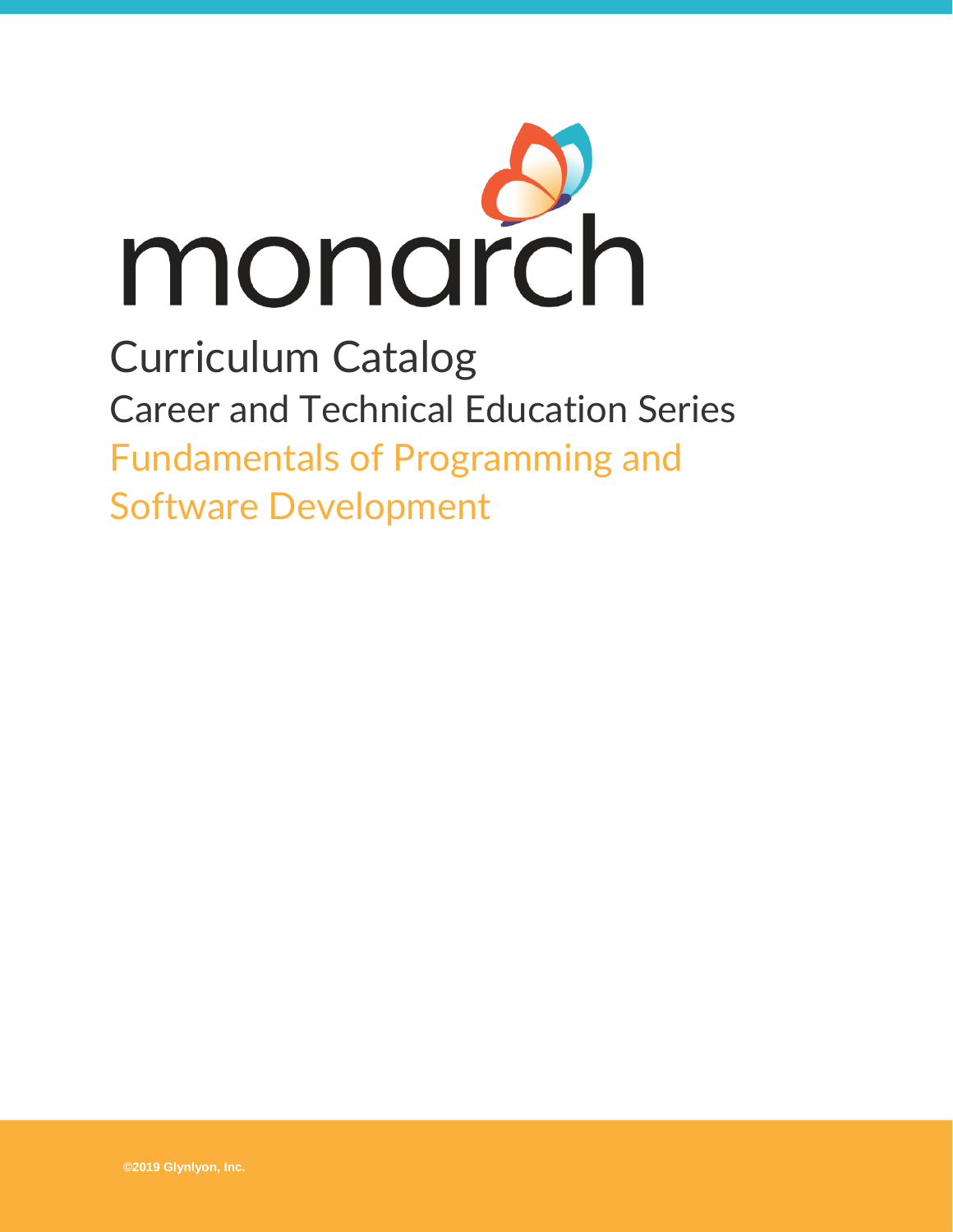## Table of Contents

| FUNDAMENTALS OF PROGRAMMING AND SOFTWARE DEVELOPMENT COURSE OVERVIEW 1 |  |
|------------------------------------------------------------------------|--|
|                                                                        |  |
|                                                                        |  |
|                                                                        |  |
|                                                                        |  |
|                                                                        |  |
|                                                                        |  |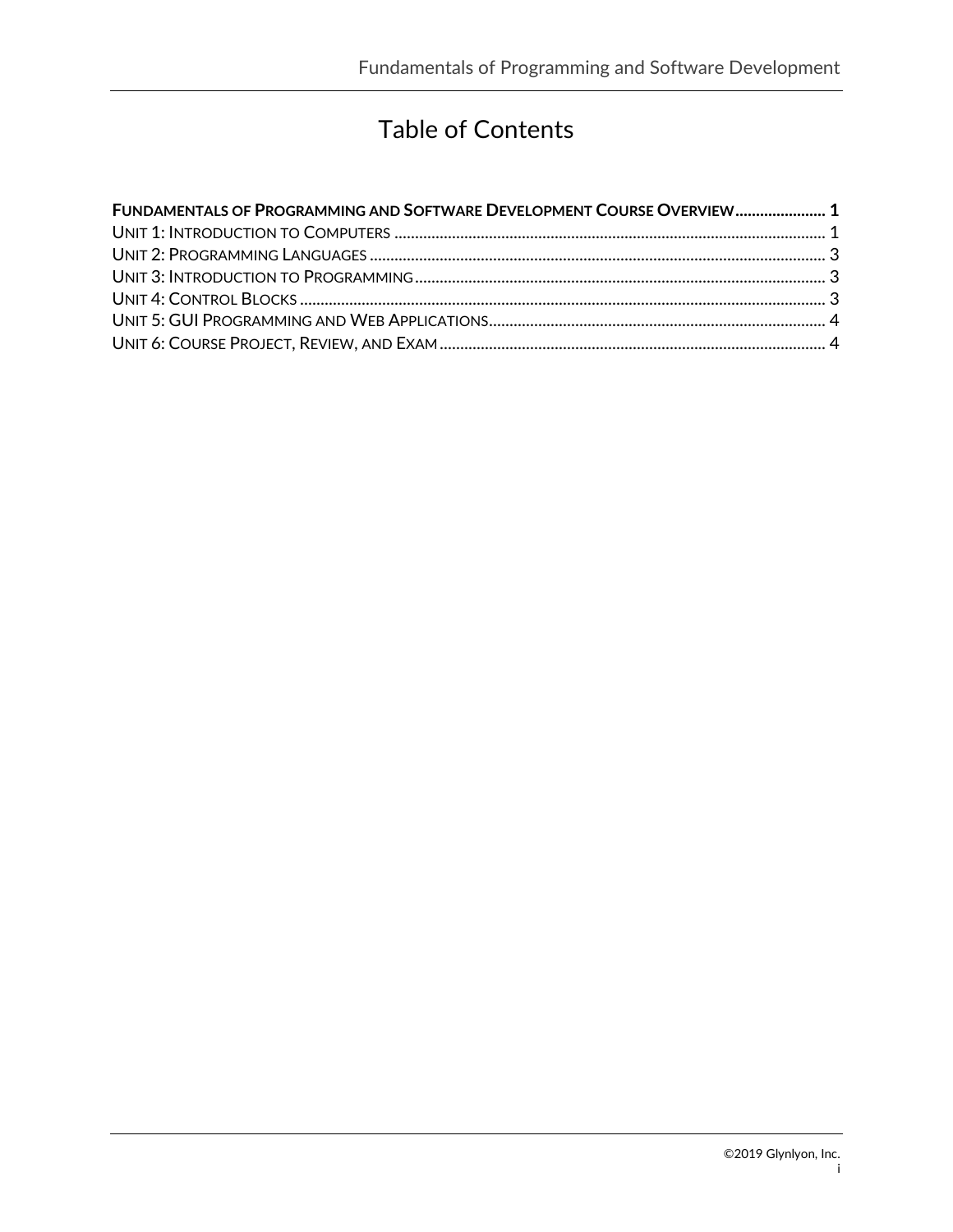## <span id="page-2-0"></span>Fundamentals of Programming and Software Development Course **Overview**

This course will provide students with an understanding of basic software development concepts and practices, issues affecting the software industry, careers within the software industry, and the skills necessary to perform well in these occupations.

Students will learn details about core concepts in programming using Java, including writing and debugging code, proper syntax, flow of control, order of operations, comparison operators, and program logic tools and models. They will learn the function of key program techniques including if statements, looping, and arrays. They will also learn about web development using HTML and drag-and-drop development of user interfaces in an Integrated Development environment.

Students will also learn about the Software Development Life Cycle and the different variations used to create software. They will learn about different programming languages and paradigms. They will learn about the importance of usability and user-centered design processes. Students will also learn about careers in the software industry, the education and skills required to work in the industry, and related career resources. Finally, the capstone project will allow students to explore and state opinions on key issues and trends impacting the software industry, and to learn about the experience of working in the industry.

## **Objectives**

- Understand the relationship between computer hardware and software.
- Describe the purpose and high-level organization of the central processing unit.
- Understand categories of software and be able to properly assign software products into the correct category.
- Describe the key functions of systems software.
- Describe the functionality of popular software applications (e.g., word processing, database management, spreadsheet development).
- Understand the function and operation of compilers and interpreters.

For topics in this course, it is helpful for students to be familiar with the basics of using desktop and laptop computers as well as accessing websites over the Internet.

If students are unfamiliar with these topics, it is recommended, though not required, that they familiarize themselves with creating and saving files in a text editing or word processing application and with using web browsers and conducting searches on the Internet.

Additionally, activities in this course require that the Java Software Development Kit (SDK) and the NetBeans Integrated Development Environment (IDE) is installed on students' computers. Instructions are included in the Unit 1 lesson titled "Introduction to Java Programming."

<span id="page-2-1"></span>

|                | Unit 1: Introduction to Computers |                                                    |     |                                                 |  |
|----------------|-----------------------------------|----------------------------------------------------|-----|-------------------------------------------------|--|
| $\overline{a}$ | Assignments                       |                                                    |     |                                                 |  |
| ogramming      |                                   | <b>Course Overview</b>                             | 10. | Project: Writing Your First Java Program        |  |
| elopment       | 2.                                | <b>Computer History</b>                            | 11. | Java Syntax Overview                            |  |
|                | 3.                                | <b>Project: Computer Generations</b>               | 12. | Project: Hello World! Documentation             |  |
| Dev<br>of Pr   | 4.                                | Introduction to Computer Hardware                  | 13. | <b>Quiz 2: How Computers and Programs Think</b> |  |
| Fundamentals   | 5.                                | Project: Understanding Hardware                    | 14. | Special Project*                                |  |
| Software       | 6.                                | Introduction to Computer Software                  | 15. | Unit 1 Test                                     |  |
|                |                                   | Quiz 1: Perspective and Foundations                | 16. | Course Project Part 1: The Impact of GUI        |  |
|                | 8.                                | Design and Function of the Central Processing Unit |     | $Computing*$                                    |  |
|                | 9.                                | Introduction to Java Programming                   | 17. | <b>Glossary and Credits</b>                     |  |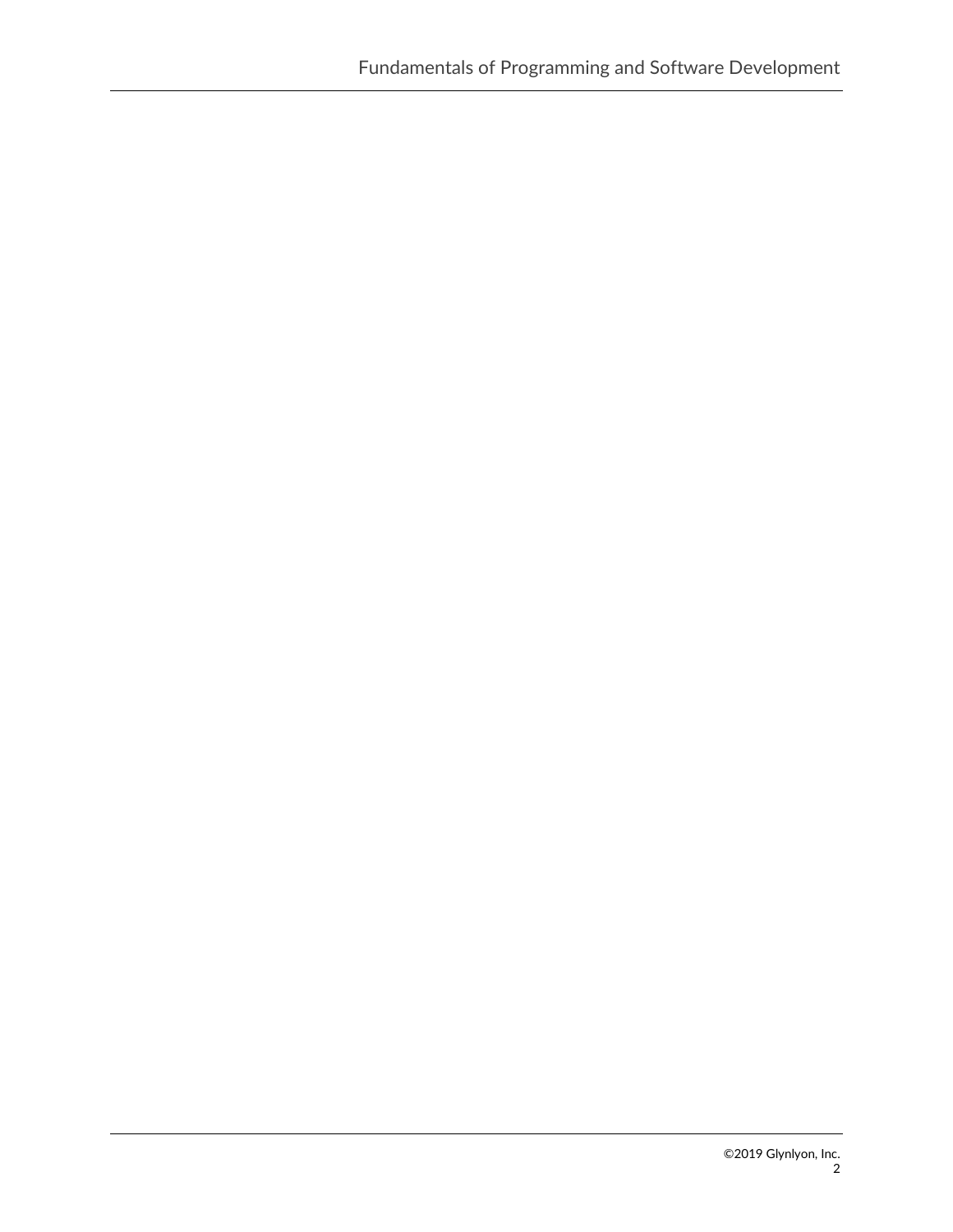<span id="page-4-0"></span>

| Software                      | <b>Unit 2: Programming Languages</b> |                                              |                |                                               |  |  |
|-------------------------------|--------------------------------------|----------------------------------------------|----------------|-----------------------------------------------|--|--|
|                               | Assignments                          |                                              |                |                                               |  |  |
| and<br>and                    | 1.                                   | Introduction to Java Variables               | 9.             | Switch and Case                               |  |  |
|                               | 2.                                   | Project: Using Variables in Java             | 10.            | Project: Using Switch-Case and Nested If      |  |  |
|                               | 3.                                   | Java Math Operations                         |                | <b>Statements</b>                             |  |  |
| of Programming<br>Development | 4.                                   | Project: Using Mathematical and Comparison   | 11.            | User-Defined Methods                          |  |  |
|                               |                                      | Operators in Java                            | 12.            | Quiz 2: Branching and Methods                 |  |  |
| Fundamentals                  | 5.                                   | <b>Operators and Escape Sequences</b>        | 13.            | Special Project*                              |  |  |
|                               | 6.                                   | <b>Quiz 1: Processing Data</b>               | 14.            | Unit 2 Test                                   |  |  |
|                               | 7.                                   | New Data Types and the If Statement          | 15.            | Course Project Part 2: Ethics in Programming* |  |  |
|                               | 8.                                   | Project: Using If and If-Else Statements and | 16.            | <b>Glossary and Credits</b>                   |  |  |
|                               |                                      | Reading User Input                           |                |                                               |  |  |
|                               |                                      |                                              |                |                                               |  |  |
|                               | Unit 3: Introduction to Programming  |                                              |                |                                               |  |  |
| ing and                       | Assignments                          |                                              |                |                                               |  |  |
| $H^+$                         |                                      | Introduction to the Earl con                 | 1 <sub>0</sub> | <b>Dovallational Multidimensional Arroys</b>  |  |  |

<span id="page-4-1"></span>

|                                                         |    | <u>UTIIL J. IIILI UUUCLIUII LU TTURTAITIIIIIIR</u> |     |                              |
|---------------------------------------------------------|----|----------------------------------------------------|-----|------------------------------|
| Fundamentals of Programming and<br>Software Development |    | Assignments                                        |     |                              |
|                                                         |    | Introduction to the For Loop                       | 10. | <b>Parallel and Multidim</b> |
|                                                         | 2. | Project: Grading on a Loop                         | 11. | Project: The Logic of        |
|                                                         | 3. | Loops-Practice with the Do-While Loop              | 12. | Quiz 2: Managing Co          |
|                                                         | 4. | Loops-Practice with the While Loop                 | 13. | Special Project*             |
|                                                         | 5. | Project: Using Loops in a Guessing Game            | 14. | Unit 3 Test                  |
|                                                         | 6. | Quiz 1: Loops-Power and Simplicity                 | 15. | Course Project Part 3        |
|                                                         | 7. | Arrays-Syntax and Use                              |     | Web Developer*               |
|                                                         | 8. | Arrays-Passing by Reference                        | 16. | <b>Glossary and Credits</b>  |
|                                                         |    |                                                    |     |                              |

<span id="page-4-2"></span>9. Project: Professional Associations Research

- 10. Parallel and Multidimensional Arrays
- 11. Project: The Logic of Multidimensional Arrays
- 12. Quiz 2: Managing Complex Data
- 13. Special Project\*
- 14. Unit 3 Test
- 15. Course Project Part 3: The Life of a Software or Web Developer\*
- 

| $\frac{1}{2}$                                       | <b>Unit 4: Control Blocks</b> |                                         |     |                                                      |  |
|-----------------------------------------------------|-------------------------------|-----------------------------------------|-----|------------------------------------------------------|--|
| Fundamentals of Programming<br>Software Development |                               | Assignments                             |     |                                                      |  |
|                                                     |                               | <b>Classes and Objects</b>              | 9.  | HTML Images, Links, and Web Development Tools        |  |
|                                                     |                               | Project: The Importance of Usability    | 10. | Project: Your Favorite Recipe - On a Web Page        |  |
|                                                     | 3.                            | <b>Constructors and Packages</b>        | 11. | Event-Driven Programming and Visual Basic            |  |
|                                                     | 4.                            | <b>Project: Creating Packages</b>       | 12. | <b>Quiz 2: Interactive and Graphical Programming</b> |  |
|                                                     |                               | <b>Flowcharts Mapping</b>               | 13. | Special Project*                                     |  |
|                                                     | 6.                            | Quiz 1: Program Components and Logic    | 14. | Unit 4 Test                                          |  |
|                                                     |                               | <b>HTML Basics</b>                      | 15. | Course Project Part 4: Open-Source Programming*      |  |
|                                                     | 8.                            | Project: A Web Page Essay About the Web | 16. | <b>Glossary and Credits</b>                          |  |